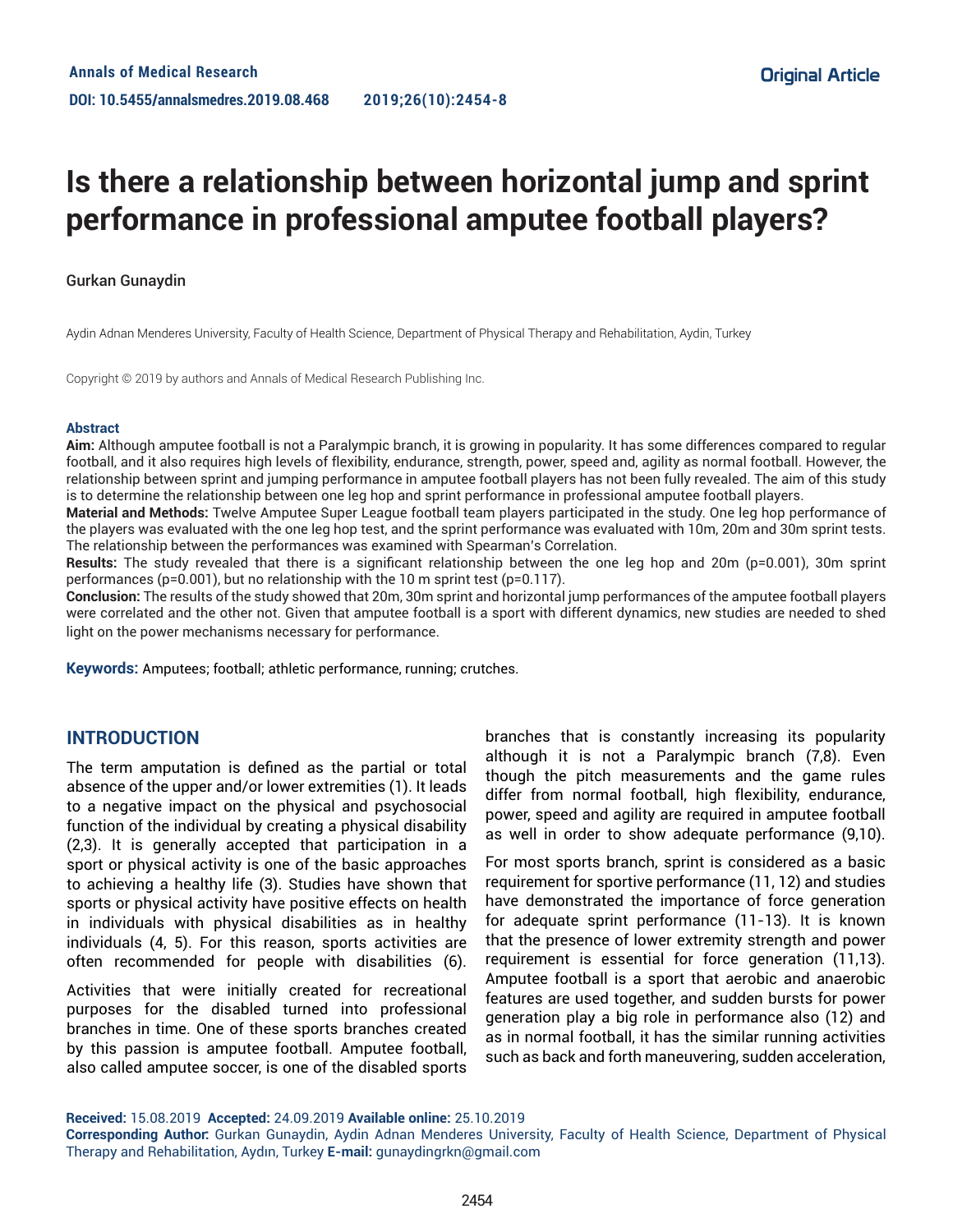stopping, jogging, and tackling (7,12,14). However, amputee football has also different dynamics given that it is played with one lower extremity and crutches, and the studies on other sports branches may not provide evidence about amputee football. Therefore, the performance relationships need to be tested in order to reveal the necessary power mechanisms of the amputee football and to improve the performance of the amputee players.

The findings in the literature have revealed that there are not enough studies on amputee football. Increasing the number of studies on amputee football players may help create normative data from performance values and organize training programs for players. Given that the sport science studies are mostly based on powerbased laboratory studies (15), the importance of field studies specific to the nature of sport comes to the fore. As a result of literature review, it was found one study examining the relationship between counter movement jump, squat jump and sprint tests in amputee football players (12). However, there are no studies examining the relationship between the one leg hop and running performance in amputee football players. In this respect, this study would be the first in the literature focusing on this relationship. As both one leg hop and running performances are on the horizontal plane, it is thought that there may be a relationship between them (16,17). Therefore, the aim of this study was to reveal whether there is a relationship between one leg hop and sprint performance in professional amputee football players.

# **MATERIAL and METHODS**

This is a descriptive study. Prior to the study, written permission was obtained from Aydin Adnan Menderes University, Faculty of Health Sciences, Non-Invasive Clinical Research Ethics Committee (Date: 24/04/2019, Number: 92340882-050.04.04, Protocol No: 2019/022). All the participants were informed about the study prior to the tests and their written consent was obtained. This study included the football players aged 18 and over who volunteered to take part in the study. Those who underwent surgery to their upper or lower extremities in the last six months and who had upper extremity amputation (goalkeepers) were excluded from the study.

The study was completed with 12 players of the Ortotek Engelliler (Turkish Super League Amputee Football Team) who met the inclusion criteria. The one leg hop test and the running tests (10m, 20m, 30m) were performed to determine the relationship between one leg hop and sprint performances of the amputee football players. The same physiotherapist performed all the evaluations. The warmup period of the players before the evaluation included jogging and stretching stages, and there was a 5-minute rest period between the evaluations (7).

#### **One leg hop test**

Before the evaluation, the players were informed about the



**Figure 1.** One leg hop



**Figure 2.** Sprint tests

content of the test. First, the participants stood on one foot with their hands on their waist on the starting line. Then, while the players were in this position, they were asked to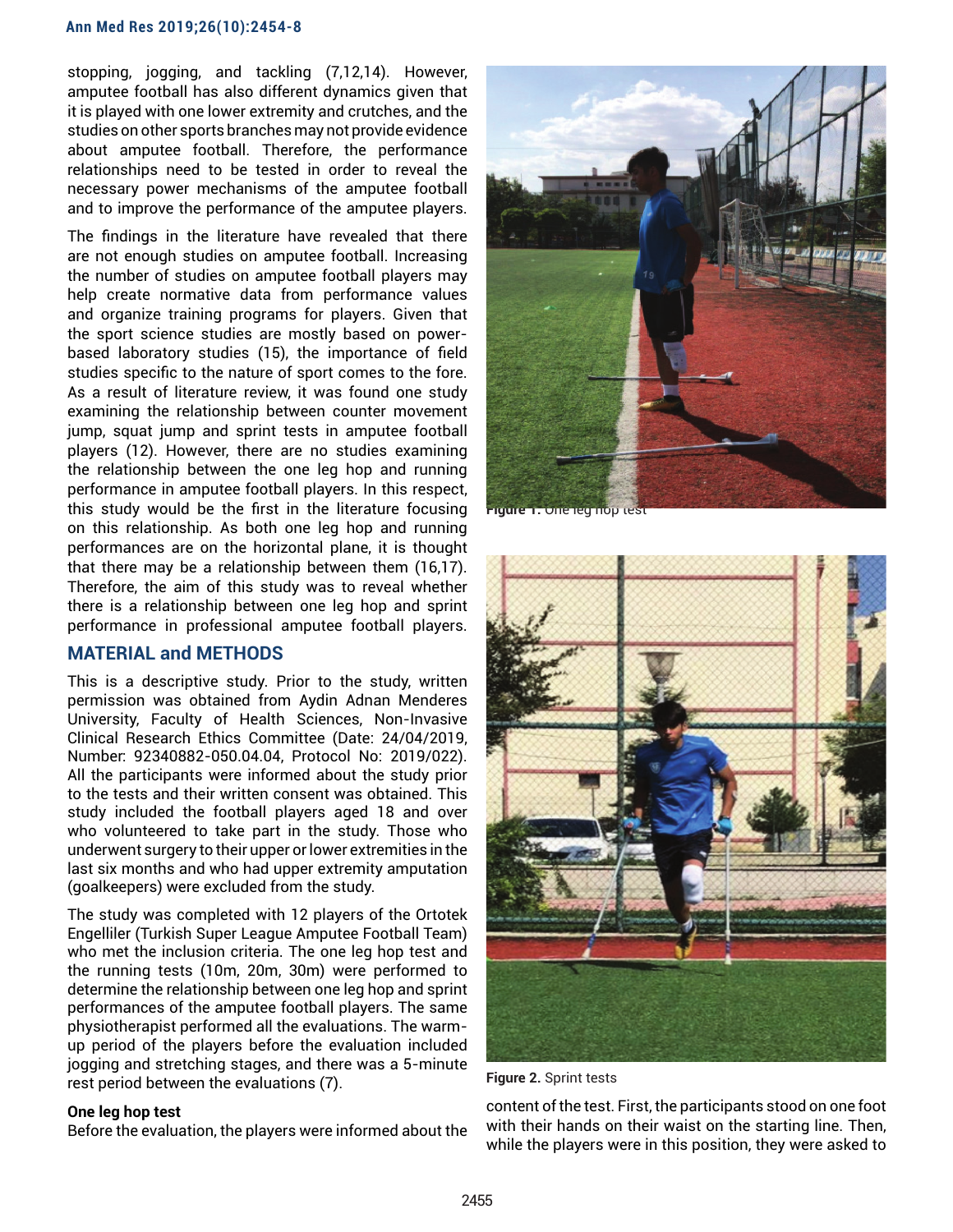jump as far as possible without losing their balance and without lowering their hands from the waist and to fall on the same foot. The difference between the start and the finish line was recorded in cm as the one leg hop distance of the participants (Figure 1) (18, 19).

#### **Sprint performance**

The sprint performance of the amputee football players was determined with 10, 20 and 30 m sprint tests. For the test, the starting line was created and each 10 m interval was specified. The test was started with command and the duration was recorded in seconds at every 10 m interval. During the test, the participants ran not with their prostheses, but with their crutches as in the real game (Figure 2) (12).

### **Statistical analysis**

The normality analyses of the data were tested using visual (histogram, probability plots) and analytical (Shapiro Wilk's test) methods. The analyses showed that the data did not have normal distribution. The numerical data obtained from the participants were given as mean ± standard deviation and median, and the categorical variables were given as number and percentage. The relationship between the one leg hop and sprint performance was determined with Spearman' Correlation. The values were accepted as weak (0-0.25), moderate (0.26-0.50), strong (0.51-0.75) and very strong (0.76- 1.00) (20). The statistical significance level for all the data was determined as p<0.05.

## **RESULTS**

The mean age of the twelve professional team players was 28.75 ± 6.61, and the mean height was 175.08±8.36 cm. As a result of the one leg hop test, the horizontal jumping performances of the players were found as 201.08 ± 30.91 cm, and the results for the 10m, 20m and 30m sprint tests were found as 2.20 ± 0.30s, 4.00 ± 0.77s, and 5.64 ± 0.86s, respectively.

| <b>Table 1.Demographics of the Amputee Players</b> |                             |                                 |  |  |
|----------------------------------------------------|-----------------------------|---------------------------------|--|--|
|                                                    | Mean ± SD                   | <b>Median (Minimum-Maximum)</b> |  |  |
| Age (year)                                         | 28.75±6.61                  | 27.00 (19-40)                   |  |  |
| Height (cm)                                        | 175.08±8.36                 | 180.00 (162.00-184.00)          |  |  |
| Weight (kg)                                        | 69.42+10.19                 | 70.00 (50.00-88.00)             |  |  |
| One leg hop (cm)                                   | 201.08±30.91                | 212.50 (132-252)                |  |  |
| 10m sprint (s)                                     | $2.20 \pm 0.30$             | $2.15(1.91 - 3.06)$             |  |  |
| 20m sprint (s)                                     | $4.00 \pm 0.77$             | $3.69(3.43 - 5.67)$             |  |  |
| 30m sprint (s)                                     | $5.64 \pm 0.86$             | $5.40(4.91 - 8.10)$             |  |  |
|                                                    | n:                          |                                 |  |  |
| <b>Amputation side</b>                             | 7 left, 5 right             |                                 |  |  |
| <b>Amputation reason</b>                           | congenital 4,<br>acquired 8 |                                 |  |  |

| Table 2. Correlation [Rho (p value)] between one leg hop and sprint tests |                 |                 |                      |  |
|---------------------------------------------------------------------------|-----------------|-----------------|----------------------|--|
|                                                                           | 10m sprint      | 20m sprint      | 30m sprint           |  |
| One leg hop                                                               | $-0.476(0.117)$ | $-0.809(0.001)$ | $-0.816(0.001)$      |  |
| 10m sprint                                                                |                 | 0.643(0.024)    | 0.713(0.009)         |  |
| 20m sprint                                                                |                 |                 | $0.986$ (< $0.001$ ) |  |

The correlation analysis showed that one leg hop test of the amputee players have very strong correlation between 20m and 30 m sprint tests (p=0.001) but no statistically significant relationship with 10 m sprint test (p=0.117). Besides, 10m, 20m and 30m sprint tests were statistically significant and had strong-very strong correlation (p<0.05) with each other. Table 1 and Table 2 show the detailed demographic information about the players and the results of the correlation analysis, respectively.

# **DISCUSSION**

This study was performed to determine the relationship between the sprint and jump performances. The results of the analyses revealed that there is a significant relationship between the one leg hop distance and 20m, 30m sprint performance of the professional amputee football players but not with 10m sprint test.

Sports for the disabled people play an important role in the development of general health as well as the integration of the disabled into society. Due to these features, the disabled individuals are strongly recommended to participate in physical or sportive activities (3,6,21,22). Amputee football is one of these activities which were created for recreation and rehabilitation purposes. However, amputee football, which continues its development with its rehabilitative and social characteristics, has turned into a sport that focuses on winning as well, and it attracts some professional investments (6,7,10). The literature review on amputee football shows an increasing number of studies in recent years that mostly focus on performance, but the number of studies is still limited. Studies conducted so far suggest that amputee football players should have sufficient strength, endurance, anaerobic capacity and running ability to show good performance in football (7,9,12,21). Based on this, this study was conducted to determine the level of relationship between the relevant performance data and it might be important to fill the gap in the literature.

There are many studies investigating the relationship between one leg hop and running performance in scientifically different populations (16,17,23,24). Maulder et al. investigated the relationship between counter movement jump, squat jump, one leg hop and 10m sprint tests in male sprinters. The results revealed a significant relationship between squat jump and counter movement jump and 10m sprint, while sprint performance was found to have no correlation with one leg hop performance (16).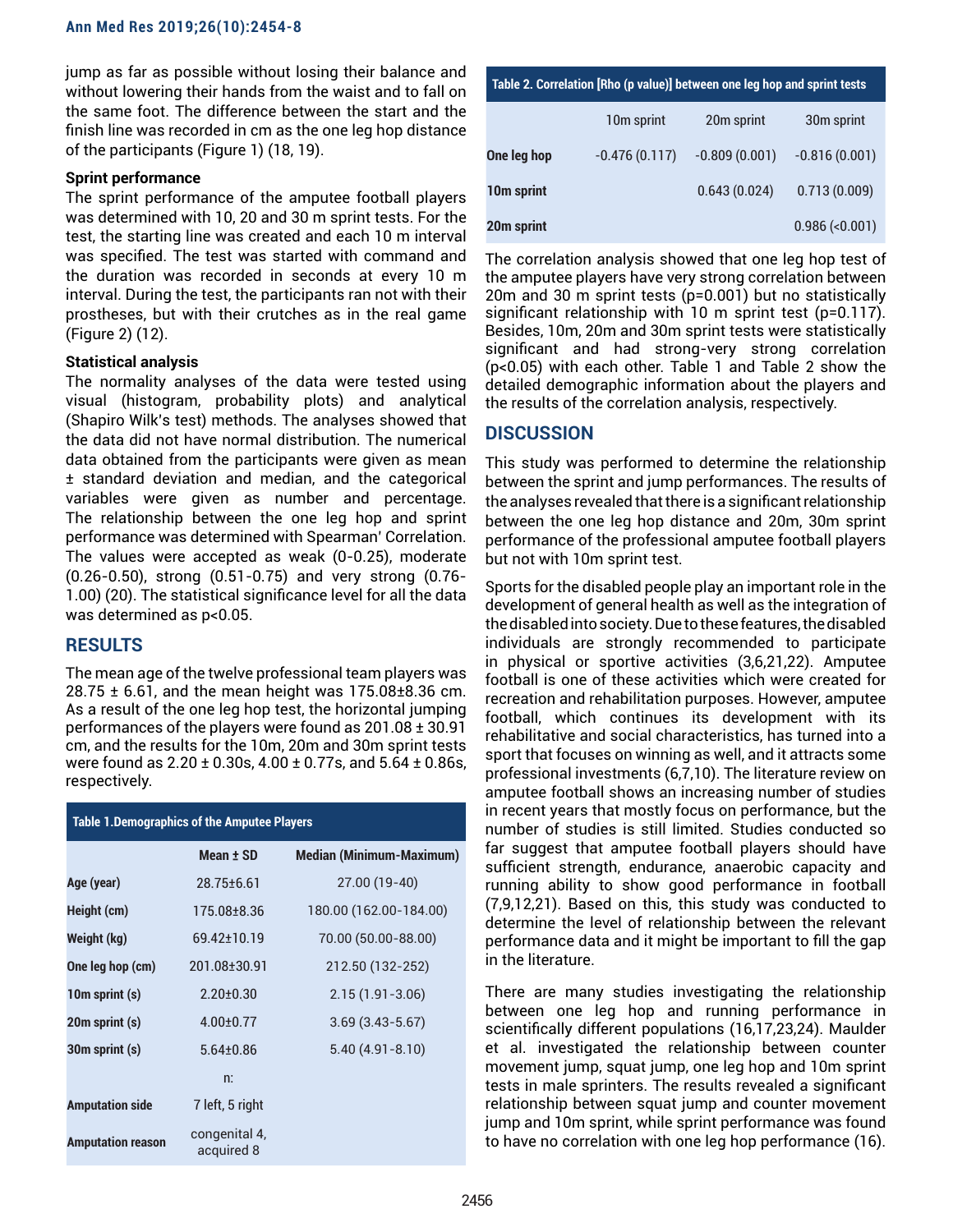Habibi et al. examined the relationship between one leg hop and one leg triple hop and 10m sprint and found a strong relationship between them (17). Bishop et al. also examined the relationship between 10m, 20m sprint performances of young women football players and their one leg hop, one leg triple hop and counter movement jump performances and reported a statistically significant correlation (23). Similarly, Maulder and Cronin reported a strong correlation between one leg hop and 20m sprint (24). When the results are examined, it is observed that most of the studies have found a significant relationship between one leg hop and sprint performance. Studies examining the relationship between one leg hop and sprint performance base the possible relationship on two principles in their research design. The first is the similarity between force application direction and take-off angles since both the one leg hop and sprint performances occur on the horizontal plane (16,17). The second is the need for lower extremity strength and power to have a good sprint performance (13,25). From this perspective, the relationship between one leg hop and sprint tests is meaningful and the results of this study are similar with the literature for 20 and 30 m sprint but not for 10m sprint and one leg hop performance relationship. One of the possible reasons of this situation is the difference of sprint dynamics. Basically, 20 m and 30 m sprint tests are used to determine for maximal speed and 10 m for acceleration (26). Another reason may be attributed to population differences. While other studies examining one leg hop and sprint performances were conducted with healthy athletes, the population of this study was amputee football players. Although normal football and amputee football have similar sporting requirements, different dynamics can be decisive due to the nature of the sport. As it is known, amputee football players have a lower extremity amputation and they play football with crutches. It is a sensible thought that the sprint performance of the amputee football players is related with the existing lower extremity power. However, although it is beyond the scope of this study, the results of this study make think that the possible power and strength requirements in amputee football players is not only in the lower extremity, but also be in the upper extremity, back and shoulder girdle because of using crutches. The no correlation between 10m sprint and one leg hop performance suggests that the power and force mechanism needed to acceleration for amputee players may also be influenced by different dynamics, unlike other sports branches. Considering that 90% of all sprint activities take place between 5 and 15 meters in football matches (27), in order to obtain more scientific data about this theory and to clarify the powerperformance mechanism of amputee players, more studies need to be carried out.

According to the literature review, this is the first study to measure one leg hop performance in amputee football players. In the study, one leg hop performance was found as 2.01±0.30 m. Maulder et al. found the one leg hop distance of male sprinters as 2.09±0.09 m (16). Habibi et al. stated that the performance of one leg hop in 100m sprinters was 1.97±.02 m (17). Bishop et al. found that the female football players had a one leg hop distance of 1.20±0.14 m (23). In this study the results of sprint tests revealed that sprint values for 10m, 20m and 30m in amputee football players were 2.20±0.30s, 4.00±0.77s, and 5.64±0.86s, respectively. Özkan et al. reported the 10m, 20m and 30m sprint scores of amputee football players as 2.06±0.2s, 3.7±0.4s, and 5.4±0.7s, respectively (12). Maulder et al. found that the 10m sprint duration of the male sprinters was 2.04 ± 0.06s (16). In Habibi et al.'s study, 10m sprint time in 100m sprinters was reported as 1.90±0.07s (17). Brocherie et al. (28) and Koundourakis et al. (29) found that 20m sprint performance of professional football players were 2.95s and 3.02s, respectively. The findings in the literature reveal that the one leg hop performances of amputee and healthy athletes are similar. Performing the test with one lower extremity due to the nature of the test, the one leg performance may have resulted in similar values. As far as sprint performances are concerned, it was observed that the studies performed with amputee football players yielded similar results. In the comparison of amputee and healthy athletes, there is a more than one heterogeneity (amputation, use of crutches, etc.) which may affect the test results and cause the results to be in favor of healthy athletes.

There are some limitations of this study. In this study, it was used only the horizontal jumps test to compare the sprint and hop performances. The combined use of vertical and horizontal jump tests and also the upper extremity power tests can provide more information about the power systems required for performance. Small sample size and narrow population are the other limitations of the study.

## **CONCLUSION**

This study comparing the sprint and one leg hop performances of the professional amputee football players revealed strong correlation between the one leg hop and 20m and 30m sprint tests and no correlation with 10m sprint performance. Amputee football is a complex sport and the power and strength of the lower extremity may not be sufficient to reveal the required performance for players. Due to the use of crutches to reach more tangible results, future studies should include upper extremity strength and power to release the performance mechanism.

*Competing interests: The authors declare that they have no competing interest.* 

*Financial Disclosure: There are no financial supports .* 

*Ethical approval: Written permission was obtained from Aydin Adnan Menderes* 

*University, Faculty of Health Sciences, Non-Invasive Clinical Research Ethics Committee (Date: 24/04/2019, Number: 92340882-050.04.04, Protocol No: 2019/022).*

*Gurkan Gunaydin ORCID: 0000-0003-3432-6431*